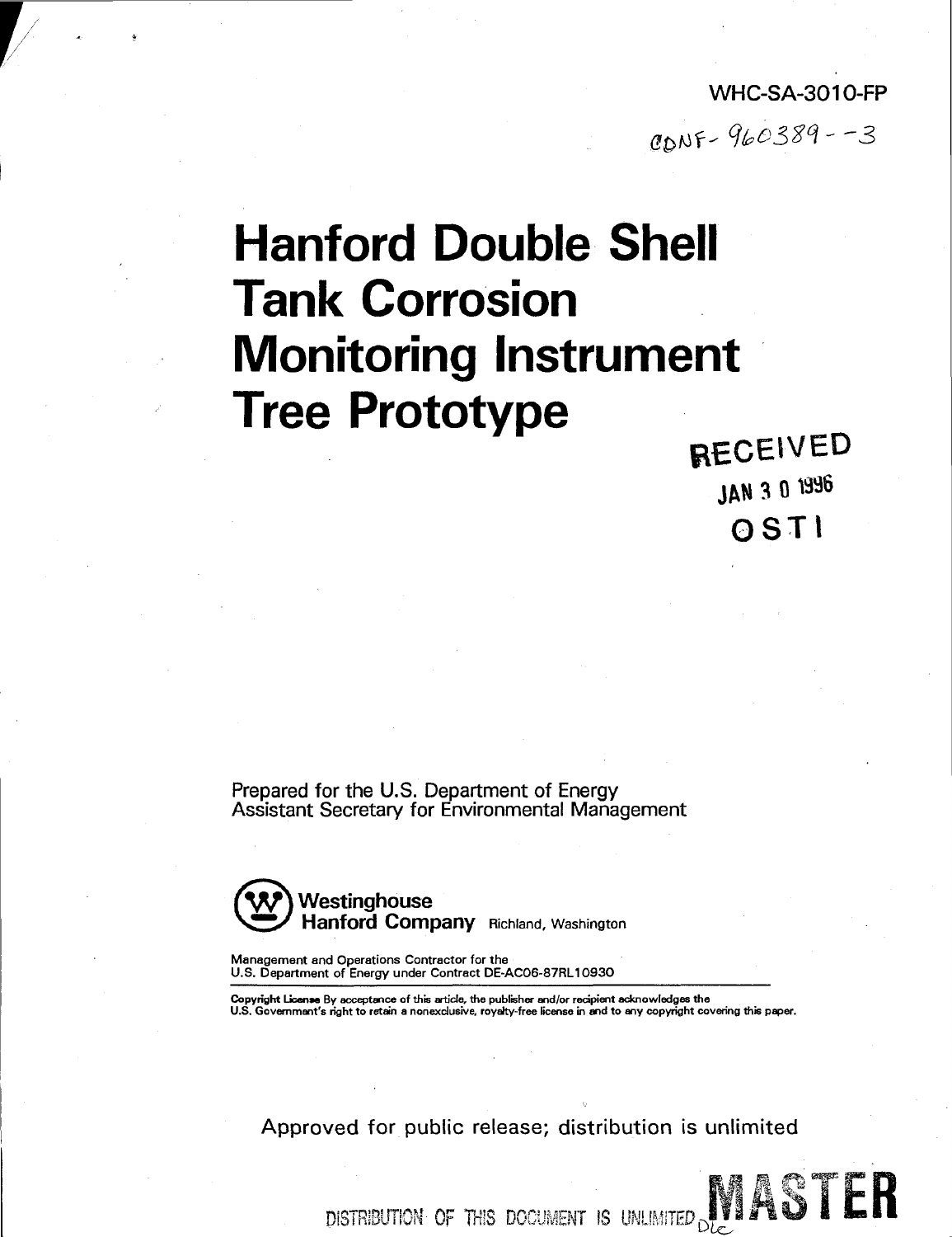#### **LEGAL DISCLAIMER**

This report was prepared as an account of work sponsored by an agency of the United States Government. Neither the United States Government nor any agency thereof, nor any of their employees, nor any of their contractors, subcontractors or their employees, makes any warranty, express or implied, or assumes any legal liability or responsibility for the accuracy, completeness, or any third party's use or the results of such use of any information, apparatus, product, or process disclosed, or represents that its use would not infringe privately owned rights. Reference herein to any specific commercial product, process, or service by trade name, trademark, manufacturer, or otherwise, does not necessarily constitute or imply its endorsement, recommendation, or favoring by the United States Government or any agency thereof or its contractors or subcontractors. The views and opinions of authors expressed herein do not necessarily state or reflect those of the United States Government or any agency thereof.

This report has been reproduced from the best available copy.

**Printed in the United States of America** 

DISCLM-2.CHP (1-91)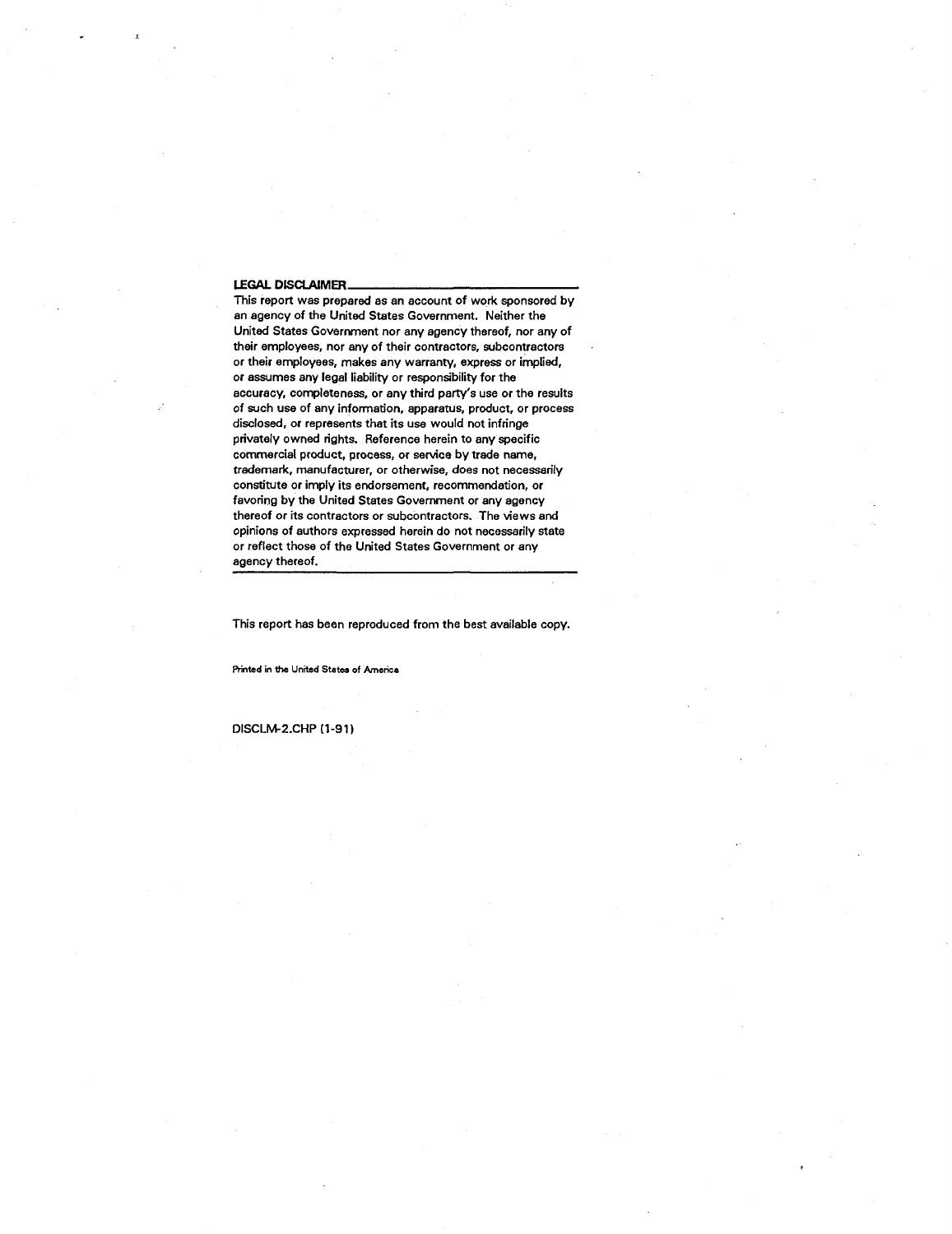# **Hanford Double Shell Tank Corrosion Monitoring Instrument Tree Prototype**

J. L. Nelson G. L. Edgemon P. C. Ohl

Date Published November 1995

To Be Presented at CORROSION/96 March 24-29, 1996 Denver, Colorado

Prepared for the U.S. Department of Energy Assistant Secretary for Environmental Management



Management and Operations Contractor for the U.S. Department of Energy under Contract DE-AC06-87RL10930

Copyright License By acceptance of this article, the publisher and/or recipient acknowledges the<br>U.S. Government's right to retain a nonexclusive, royalty-free license in and to any copyright covering this paper.

Approved for public release; distribution is unlimited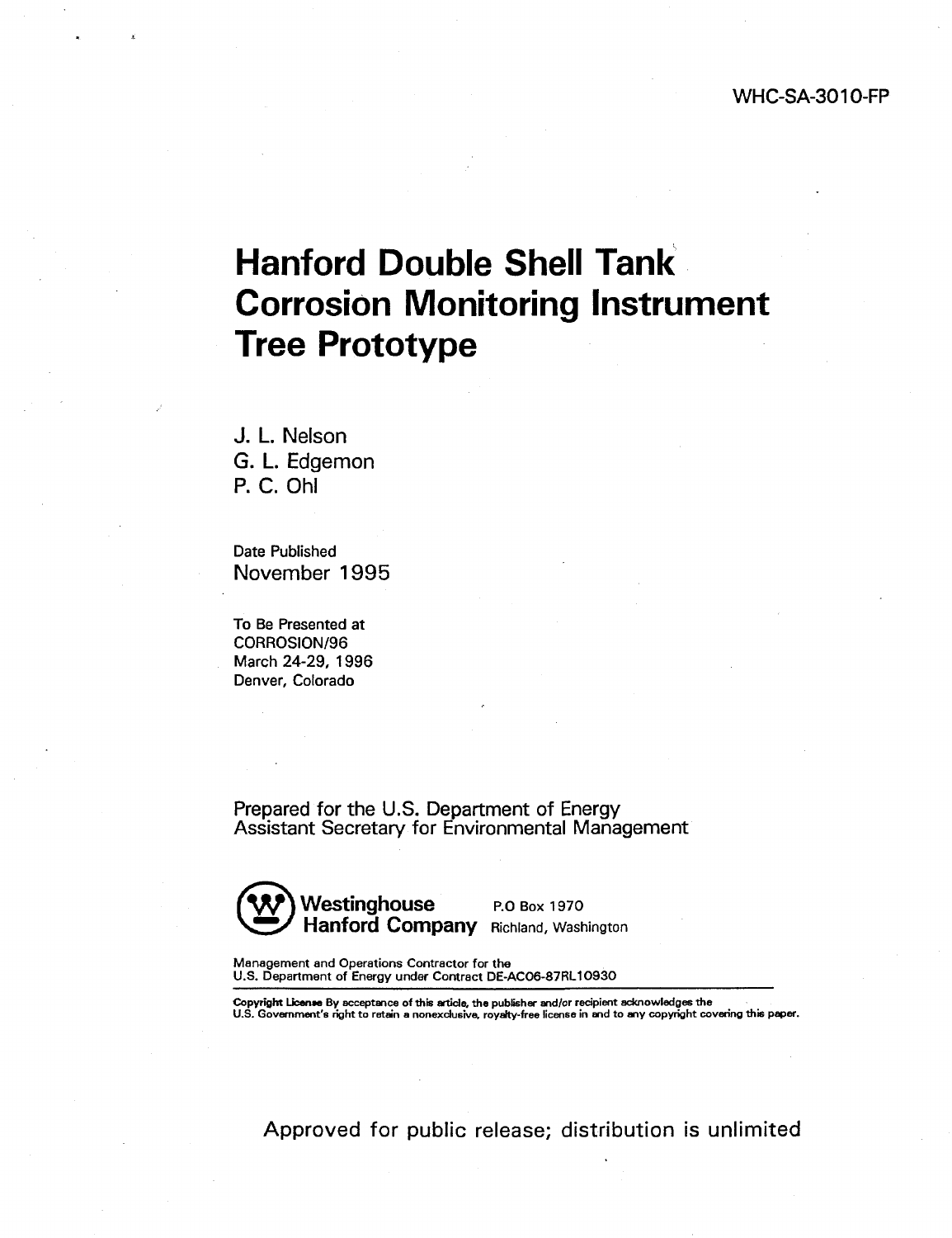# HANFORD DOUBLE SHELL TANK

### CORROSION MONITORING INSTRUMENT TREE PROTOTYPE

J. L. Nelson, G. L Edgemon and P. C. Ohl Westinghouse Hanford Company P. O. Box 1970 Richland, WA 99352

# ABSTRACT<sup>(1)</sup>

High-level nuclear wastes at the Hanford site are stored underground in carbon steel double-shell and single-shell tanks (DSTs and SSTs). The installation of a prototype corrosion monitoring instrument tree into DST 241-AZ-101 was completed in December, 1995. The instrument tree has the ability to detect and discriminate between uniform corrosion, pitting, and stress corrosion cracking (SCC) through the use of electrochemical noise measurements and a unique stressed element, three-electrode probe. The tree itself is constructed of AISI 304L stainless steel (UNS S30403), with probes in the vapor space, vapor/liquid interface and liquid. Successful development of these trees will allow their application to single shell tanks and the transfer of technology to other U.S. Department of Energy (DOE) sites.

Keywords: Hanford, radioactive waste, high-level waste tanks, electrochemical noise, probes, double-shell tanks, single-shell tanks, corrosion

#### INTRODUCTION

The DOE Hanford Site nuclear reservation, located in southeastern Washington State, maintains 61 million gallons (231 million liters) of radioactive waste stored in 177 large underground storage tanks. Both DSTs and SSTs are constructed of reinforced concrete with carbon steel liners. They primarily store caustic

<sup>&</sup>lt;sup>1</sup> This report has been publicly released under the same title as Westinghouse Hanford Company Report # WHC-SA-3010-FP.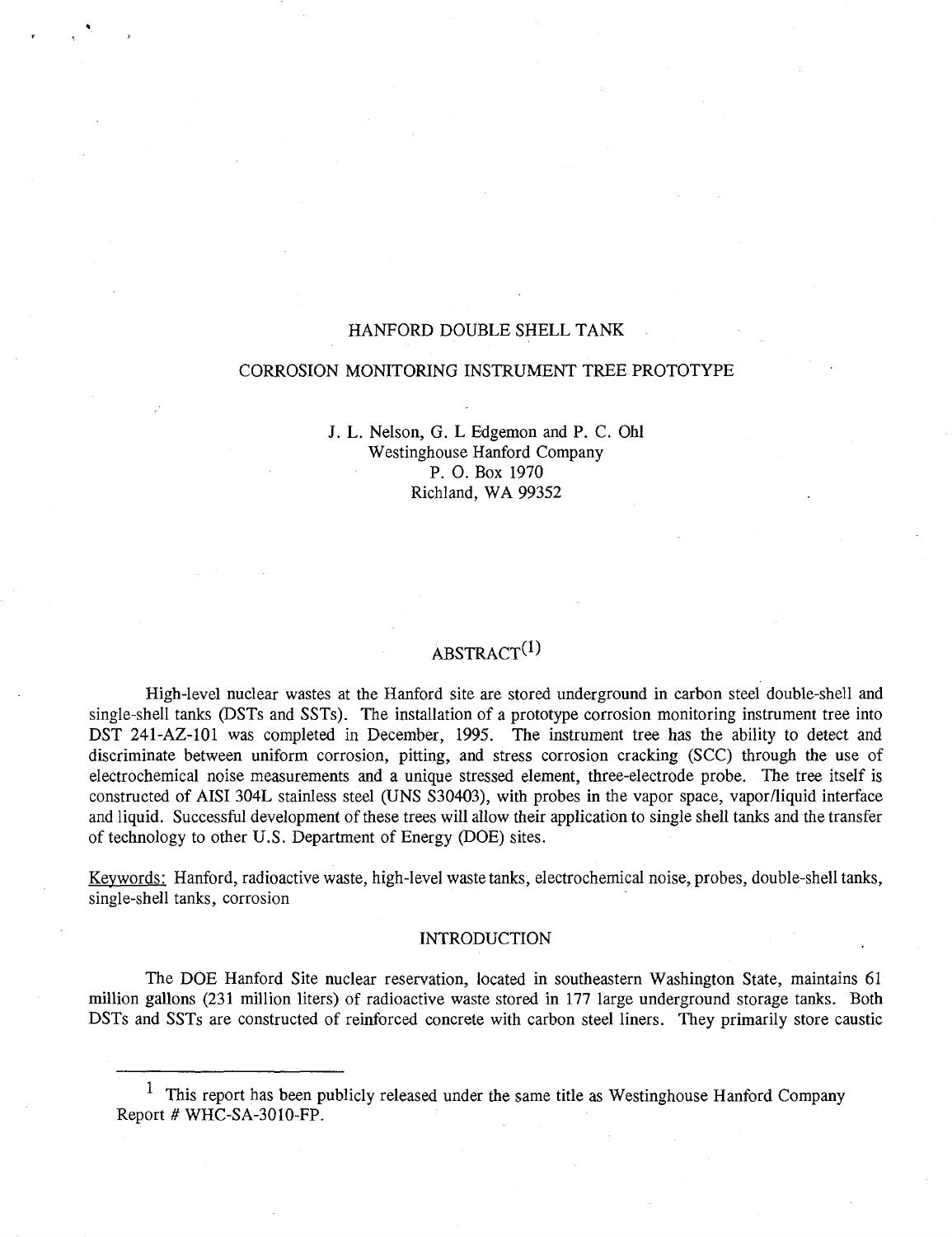wastes from defense reprocessing of spent nuclear fuels. Some of the SSTs have leaked radioactive liquid waste to the soil. These leaks are possibly caused by nitrate-induced SCC. Efforts to avoid nitrate-induced SCC in newer DST designs appear successful. These efforts include a post weld stress relief at the time of construction and more rigorous control of hydroxide and nitrite waste chemistry. A potential for pitting and crevice corrosion in the carbon steel liners exists, particularly at the vapor/liquid interface and in the vapor zone. There is no evidence of significant uniform corrosion of the carbon steel liners.

In spite of careful control of waste chemistry, one DST has operated with low hydroxide levels for several years, and four additional DSTs have recently been corrected from below normal hydroxide levels. It appears that the highly complicated waste chemistries contained in the tanks may be consuming hydroxide at a slow rate. Such problems in controlling waste chemistry have accentuated the need for in-tank corrosion monitoring.

# BACKGROUND

Hanford DST liners are fabricated from ASTM A515-Grade 60 (UNS K02401), A516-Grade 65 (UNS K02403) and A537-Class 1 (UNS K02400) carbon steels. The stored wastes are principally aqueous solutions of nitrates, nitrites, hydroxides, and aluminates. Lesser quantities of fluorides, chlorides, and organic chelating agents are also present. Radiation levels in the solutions can be as high as 1,000 Rad/hr, with some tanks containing sufficient quantities of heat producing radioisotopes that the wastes would boil spontaneously if not cooled. Chemistry controls for the DSTs specify that pH is to be maintained at greater than 10. Numerous laboratory studies of waste tank corrosion have demonstrated that carbon steel passivates under oxidizing conditions with pH between 8 and  $14<sup>1</sup>$ . Uniform corrosion under these conditions can be controlled to less than  $0.5$  mil per year<sup>2</sup>.

The presence of significant quantities of nitrates in the waste raises the concern of nitrate induced SCC. It is this mechanism that is believed to be the cause of many of the SST failures at Hanford. Stress corrosion cracking in DSTs is controlled chemically by the use of hydroxide<sup>3</sup> and nitrite as inhibitors, but maintaining adequate hydroxide concentrations in the waste is difficult. The slow consumption of hydroxide by the waste and the occasional addition of low hydroxide (uninhibited) water to the tanks tend to lower hydroxide levels to undesirable ranges. Moreover, the vapor above the waste is low in hydroxide and tends to condense on the tank walls. This condensate runs down into the waste, lowering the hydroxide concentration at the vapor/liquid interface near the tank wall. This relatively dilute, uninhibited waste in the vapor space and at the vapor/liquid interface is a serious concern for inducing SCC and pitting in these regions. It is these corrosion mechanisms being monitored by the instrument tree.

#### INSTRUMENT TREE

The Hanford corrosion monitoring instrument tree prototype has been constructed of 1.5 inch diameter (3.8 cm) AISI 304L stainless steel (UNS 30403) pipe for extended service in the waste tank environment. It is designed to fit through a nominal 4 inch (10.2 cm) tank riser and extends 33.2 feet (10.1 meters) into the tank. The tree is fitted with three probe arrays at the 13, 29 and 33 foot depths (4.0, 8.8 and 10.0 meters). The upper probe is positioned to detect vapor phase corrosion, while the lower two probes will be immersed in the liquid waste. Each probe array consists of three electrodes of ASTM A516-Grade 55 steel (UNS K01800), representing the tank wall material. One of the three electrodes in each array is stressed to 30,000 psi (207 MPa)as described below. An overall view of the instrument tree orientation in the tank is shown in Figure 1. A diagram of the complete tree assembly is shown as Figure 2.

The system has been designed to be capable of operation under the following service conditions:

- Temperature range from 10°C to 100°C
- Liquid phase pH range from 7 to 14
- Vapor phase relative humidity to 100%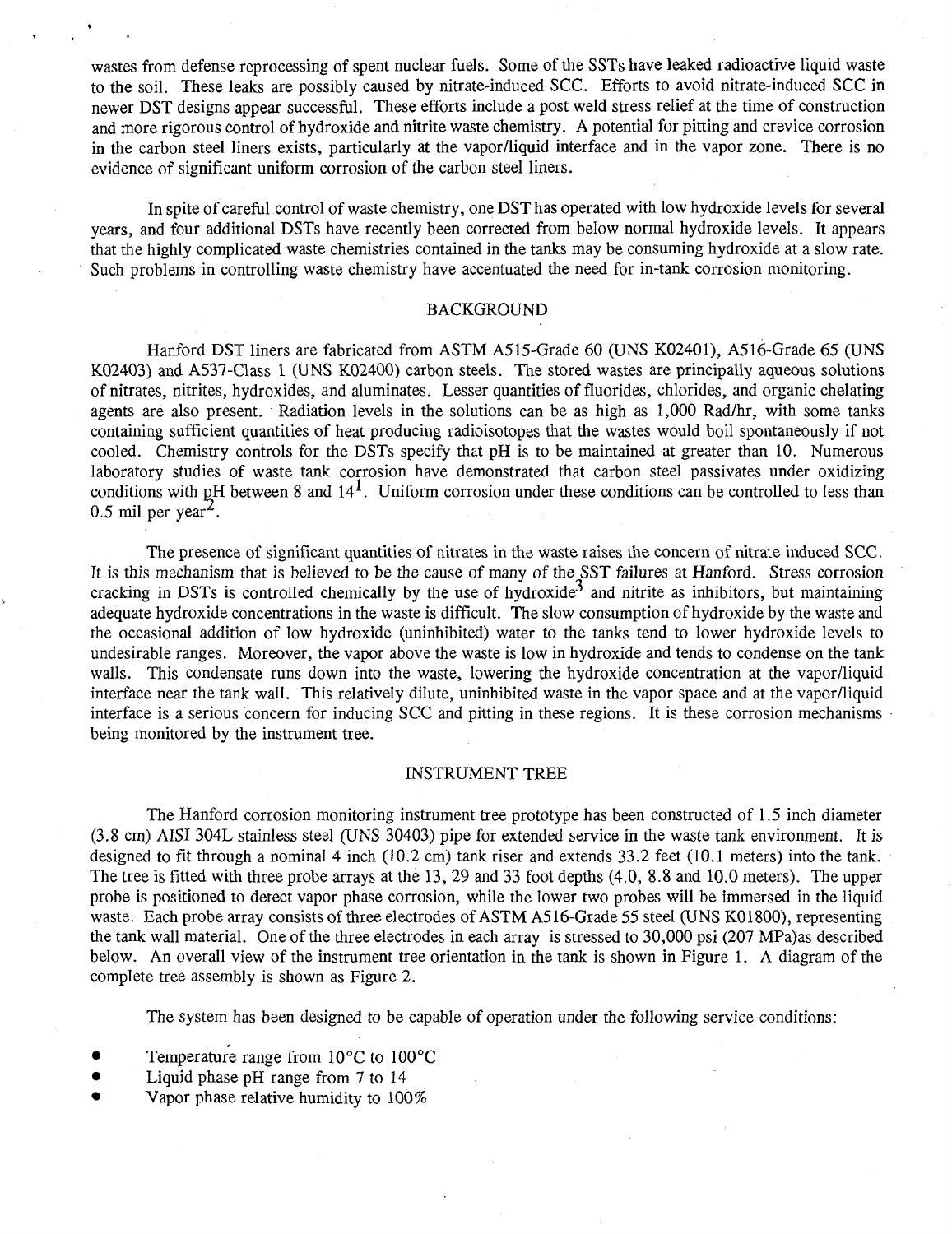- Liquid phase radiation levels to 1,000 Rad/hr
- Vapor phase radiation levels to 200 Rad/hr
- Tank liquid levels fluctuating from 6 in to 36 ft (15 cm to 11 m)
- Liquid phase flow rates of up to  $3$  ft/s  $(1 \text{ m/s})$
- Vapor phase displacements of up to 495 standard cubic feet per minute (14 standard cubic meters per minute)

The following design goals were established for the instrument tree:

- Design service life shall be a minimum of two years. Data cables to be isolated from the service environment.
- Instrument assembly will fit through a maximum size circular tank dome opening of 4 in (10 cm).
- Data acquisition and instrument control will require a minimum of "on location" operation in order to reduce operator exposure to hazardous conditions. Remote data acquisition and control via modem, hardwire, or radio frequency link is required.
- Minimum services provided at the tank opening are 110 volt a.c. (single phase, 20 amp, 60 hertz) power, phone (data) connection, and weather tight service box. Additional service requirements such as purge gas, environmental (heating/cooling) control, or water supply are not planned.
- Instrumentation will be designed to facilitate ease of decontamination by minimizing features where liquids could be retained.

A 10 conductor shielded data cable extends through the interior of the sealed pipe. At each probe array, three of the conductors are removed from the shielding and attached one each to the electrodes. A commercially available "glass-to-metal seal" is used to penetrate the pipe wall while providing electrical isolation for the signal from the electrode. The glass portion of the glass-to-metal seal provides electrical isolation between the data cable and.the body of the instrument tree. Threads on the interior of the electrode are isolated from the tank waste through the use of an ethylene propylene (EPDM) gasket suitable for use in radiation environments. The configuration of the electrode, seal and wiring is shown in Figure 3. The cable terminates at the top of the assembly in a weather tight box. Approximately 40 feet (12.2 meters) of above ground cable runs from the top of the probe to a weather tight enclosure where the commercial electrochemical noise monitoring instrument is maintained within the radiation zone. This instrument is controlled by modem link to the corrosion engineers office.

### INSTRUMENTATION

Previous efforts to monitor internal corrosion of waste tank systems have included linear polarization resistance and electrical resistance techniques  $4-5$ . These techniques are effective in monitoring uniform corrosion, but have not been effective for detection of localized corrosion in nuclear waste tank systems.

For many years, electrochemical noise has been observed during corrosion and other electrochemical reactions and the phenomenon is well-established $O^{-1}$ . It has also been reported that electrochemical noise evaluation is well suited for monitoring and identifying localized corrosion, and for the measurement of uniform corrosion rates  $12^{-18}$ . Typically, electrochemical noise consists of low frequency ( $\lt 1$  Hz) and amplitude (0.1 $\mu$ V-10 mV and 10 nA/cm<sup>2</sup> to 10 $\mu$ A/cm<sup>2</sup>) signals which are spontaneously generated by electrochemical reactions occurring at corroding surfaces  $18$ . The use of electrochemical noise for the monitoring and detection of localized corrosion processes, in particular, has received considerable attention and plant application in recent vears  $19-25$ .

The electrochemical noise evaluation approach involves the monitoring of instantaneous fluctuations in corrosion current and corrosion potential between nominally identical electrodes of the material of interest in the environment of interest. Time-dependent fluctuations in corrosion current are described by electrochemical current noise (ECN), while time-dependent fluctuations of corrosion potential are described by electrochemical potential noise (EPN). The most straight forward method involves simple statistical examination of the temporal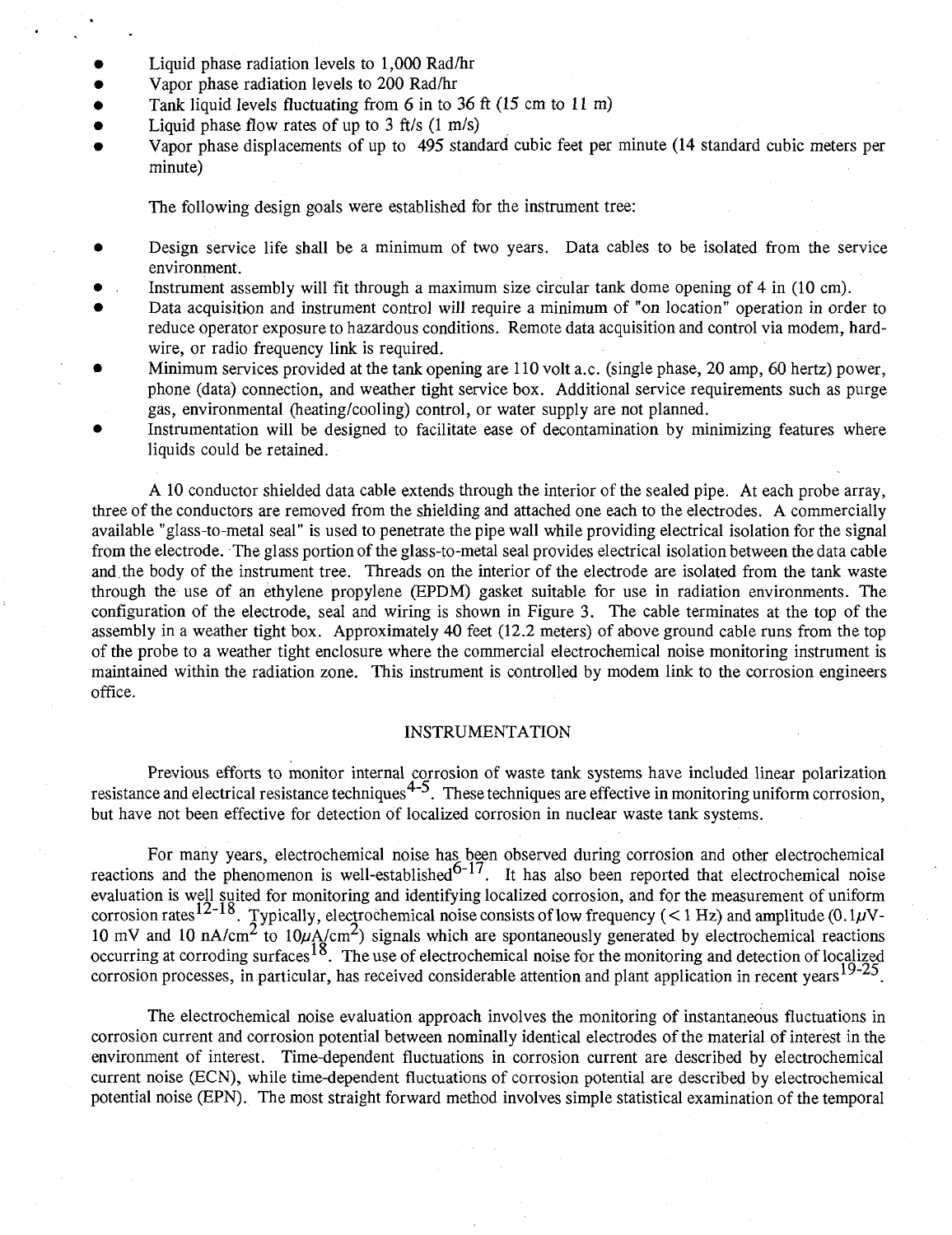records with detailed investigation of identified regions of interest. Other methods of analysis involve transformation of temporal data to the frequency domain for analysis<sup>26</sup>. Each type of localized corrosion phenomenon presents a unique relationship between ECN and EPN transients, thereby allowing distinction between different types of localized corrosion (e.g. pitting, stress corrosion cracking, intergranular attack, etc.). Representations of EPN and ECN for uniform corrosion, pitting, and stress corrosion cracking are shown in Figures 4 and 5 respectively. These data were produced during laboratory studies of tank steels in simple waste simulants.

In the prototype tree assembly, potential and current are measured between three electrodes of the same materials the tank liner. One electrode serves as a reference electrode. To detect stress corrosion cracking, one electrode will be stressed<sup>2'</sup>.

# Electrodes

Electrodes for the instrument tree have been specially manufactured of representative tank steel alloy by Cortest Instruments<sup>(2)</sup>. Outwardly, all electrodes are 0.25 inch diameter (0.64 cm) by 1 inch long (2.54 cm) cylinders, tapped and threaded at one end to fit the industry standard glass-to-metal probe connector. A stressed electrode has been introduced by machining one electrode per set of three to accept an oversized internal pin. An interference fit is achieved by cooling the pin to -70° F (-57° C) and pressing it into the electrode body. The circumferential stress at the electrode surface for a 0.001 inch (0.0025 cm) interference fit is given by equation 1:

$$
\sigma \approx \mathbb{E}[(\pi(\mathbf{D}_2 + 0.001) - \pi \mathbf{D}_2)/(\pi \mathbf{D}_2)] \tag{1}
$$

*T>2 —* electrode outside diameter  $\sigma$  = stress  $E = Young's$  modulus of elasticity

A stress of 30,000 psi (207 MPa) has been applied to the electrode. The maximum stress in a tank wall is estimated to be 40,000 psi (276 MPa).

#### Electrochemical Noise Equipment

The initial electrochemical instrumentation consists of a multi-technique integrated electrochemical corrosion monitoring system manufactured by Gamry Instruments<sup>(3)</sup> with the associated software used for data collection and processing. It is expected that the capabilities of this instrument will be augmented through the use of a Capcis March Ltd<sup>(4)</sup>. instrument with similar capabilities.

# SUMMARY

A prototype corrosion monitoring probe system has been installed in a Hanford DST. The probe system utilizes electrochemical noise for evaluation of tank corrosion conditions. Through the use of a unique stressed-element, three-electrode probe, it is believed that local corrosion phenomena such as pitting and stress corrosion cracking can be observed as they occur.

- Cortest Instrument Systems, Willoughby, Ohio.
- Gamry Instruments, Inc., Willow Grove, Pennsylvania.
- Capcis March Ltd., Inc., Kingwood, Texas.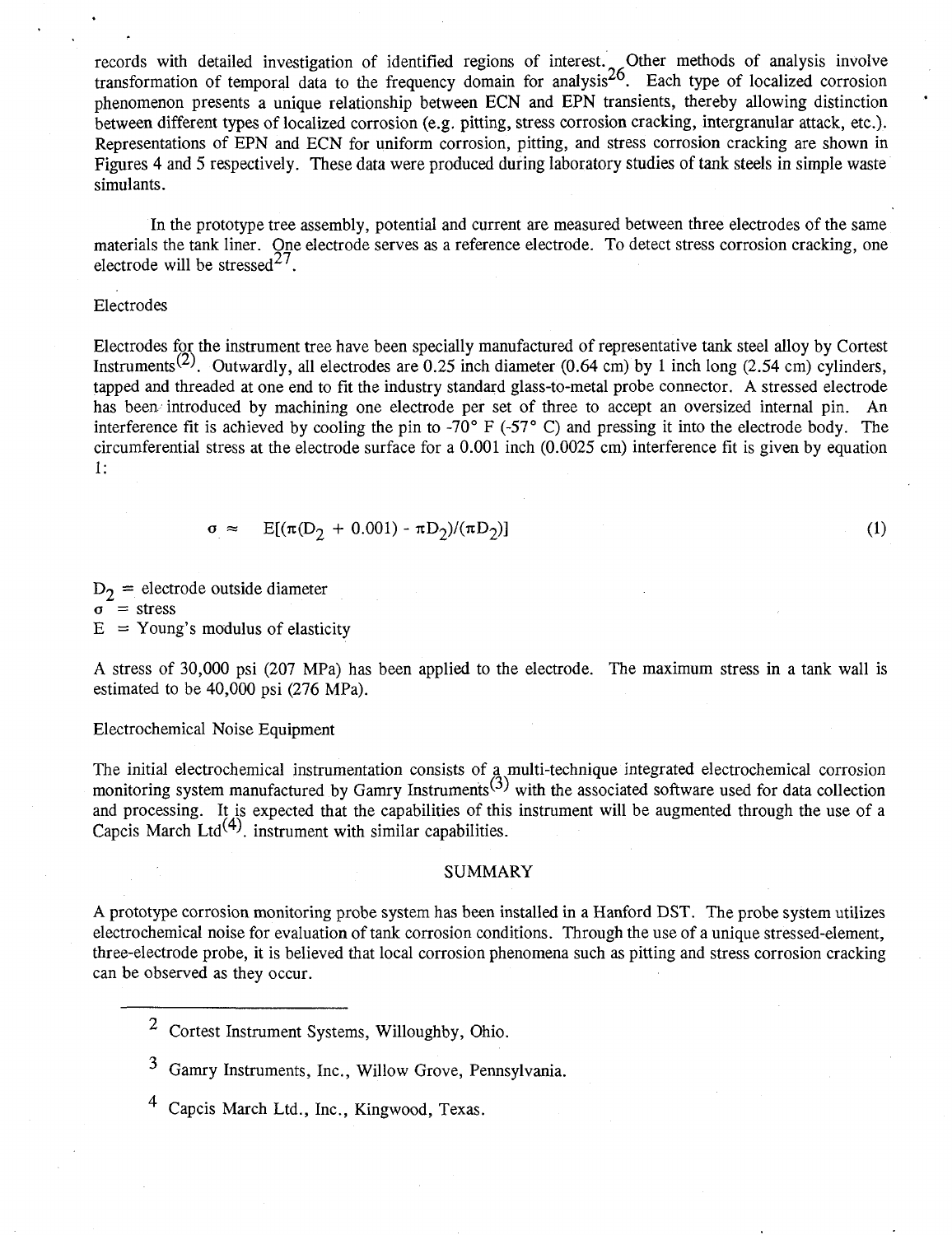## REFERENCES

- Metals Handbook, Ninth Edition, 1987, Vol. 13, Corrosion. American Society for Metals, Metals Park, '  $1.$ Ohio.
- Divine, J. R., W. M. Bowen, D. R. Mackey, D. J. Bates, and K. H. Pool, 1985, "Prediction Equations  $2.$ for Corrosion Rates of A-537 and A-516 Steels in Double Shell Slurry, Future Purex, and Hanford Facilities Wastes," PNL-5488, Pacific Northwest Laboratory, Richland, Washington.
- Ondrejcin, R. S., 1984, "Prevention of Stress Corrosion Cracking in Nuclear Waste Storage Tanks,"  $3.$ Corrosion/84, paper no. 258, (Houston, TX: NACE International 1984).
- J. L. Nelson et al., "Hanford DST Corrosion Monitoring Instrument Tree," CORROSION/95, paper no.  $4.$ 440, (Houston, TX: NACE International, 1995).
- $5<sub>1</sub>$ R.K. Shukla, et al., "Corrosion Monitoring of High Level Waste Storage Tank 8-D2 at the West Valley Demonstration Project," CORROSION/94, paper no. 121, (Houston, TX: NACE International, 1994).
- 6. T. Haygard and J. R. Williams, Trans. Farad. Soc. 57, (1961): p. 2288-2298.
- P. Bindra, et al., Discussions of Faraday Soc. 56, (1974): p. 189-209.  $7.$
- M. Fleischmann, et al., Surface Science 100-101, (1980): p. 583-601. 8.
- 9. G. J. Bignold and M. Fleischmann, Electrochemical Acta 19, (1974): p. 363-374.
- 10. E. Budevski, et al., Electrochemical Acta 28, (1983): p. 925-931.
- 11. G. Blanc, et al., Electrochemical Acta 23, (1978): p. 337-340.
- 12. K. Hladky and J. L. Dawson, Corrosion Science 22, (1982): p. 231-237.
- 13. D. A. Eden, et al., International Patent Classification G01N17/00, 19 Nov 87.
- 14. K. Hladky, U.S. Patent No. 4,575,678, March 11, 1986.
- 15. U. Bertocci, "Electrochemical Noise Analysis and Its Application to Corrosion," CORROSION/89, paper no. 24, (Houston, TX: NACE International, 1989).
- 16. J. L. Dawson, et al., "Corrosion Monitoring Using Electrochemical Noise Measurements," CORROSION/89, paper no. 31, (Houston, TX: NACE International, 1989).
- D. A. Eden, A. N. Rothwell, and J. L. Dawson, "Electrochemical Noise for Detection of Susceptibility 17. to Stress Corrosion Cracking," CORROSION/91, paper no. 444, (Houston, TX: NACE International, 1991).
- D. M. Farrell, Industrial Corrosion 9, (1991): p. 7-13. 18.
- 19. A. N. Rothwell, T. G. Walsh and W. M. Cox, "On Line Corrosion Investigation and Surveillance - Chemical Plant Case Studies," CORROSION/91, paper no. 170, (Houston, TX: NACE International, 1991).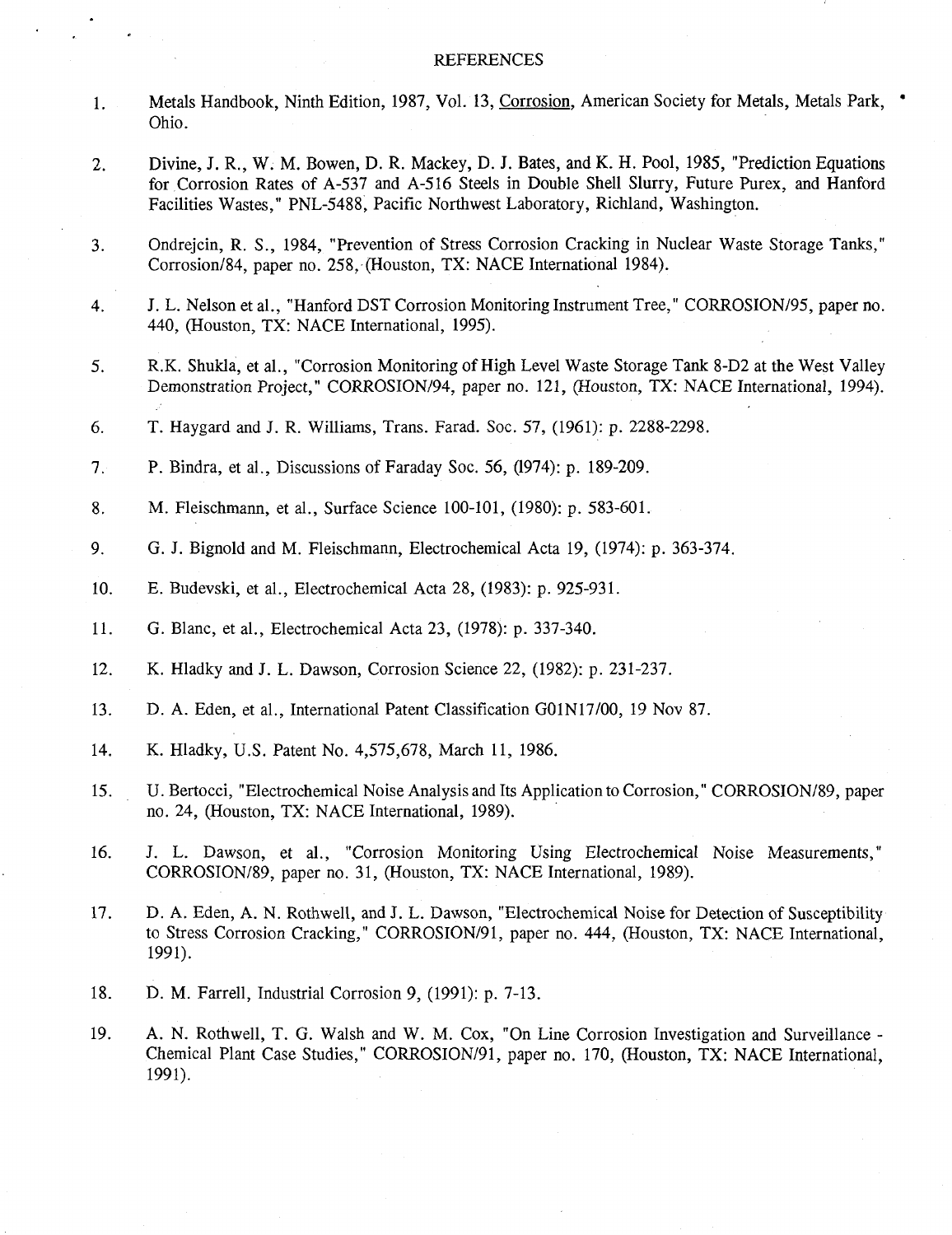- 20. I. L. Dawson, et al., On-line Monitoring of Continuous Process Plants, D. Butcher, editor (Ellis Horwood, 1983).
- 21. D. M. Farrell, W. M. Cox, and D. Gearey, Multi-System Corrosion Monitoring in a Cyclic Reheat Test Facility; Phase 1, EPRI CS-5776 (Pleasant Hill, CA: Electric Power Research Institute, 1988).
- 22. D. M. Farrell, W. M. Cox, and D. Gearey, Multi-System Corrosion Monitoring in FGD Systems; Phase 2, EPRI CS-5734 (Pleasant Hill, CA: Electric Power Research Institute, 1988).
- 23. W. M. Cox and B. C. Syrett, "The Future of On-line Materials Surveillance for Operating Process Plants," Life Prediction of Corrodible Structures - Cambridge, UK, Sept., 1991, (Houston, TX: NACE International, 1991).
- 24. W. M. Cox and H. D. Spriggs, "On-line Surveillance Instrumentation for Failure Investigation, Materials Evaluation and Process Control in Combustion Equipment," Fifth Annual International Pittsburgh Coal Conference - Pittsburgh, PA, Sept., 1988, (Pittsburgh, PA, 1988).
- 25. P.E. Doherty, et al., "An Application of Advanced Electrochemical Monitoring of Corrosion of Heat Exchanger Tubing," Fourth International Symposium on Environmental Degradation of Materials in Nuclear Power Systems - Jekyll Island, GA, Aug., 1989, (Houston, TX: NACE International, 1989).
- 26. D.A. Eden and J.L. Dawson, "Transformation of Electrochemical Noise Data into Impedance Spectra," First International Symposium on Electrochemical Noise for Corrosion Applications - Montreal, Canada, May 16-17, 1994, (Philadelphia, PA: ASTM, 1994).
- 27. Report to the ASTM Subcommittee G01.11.04 and New Standard Guide for Electrochemical Noise Measurement.



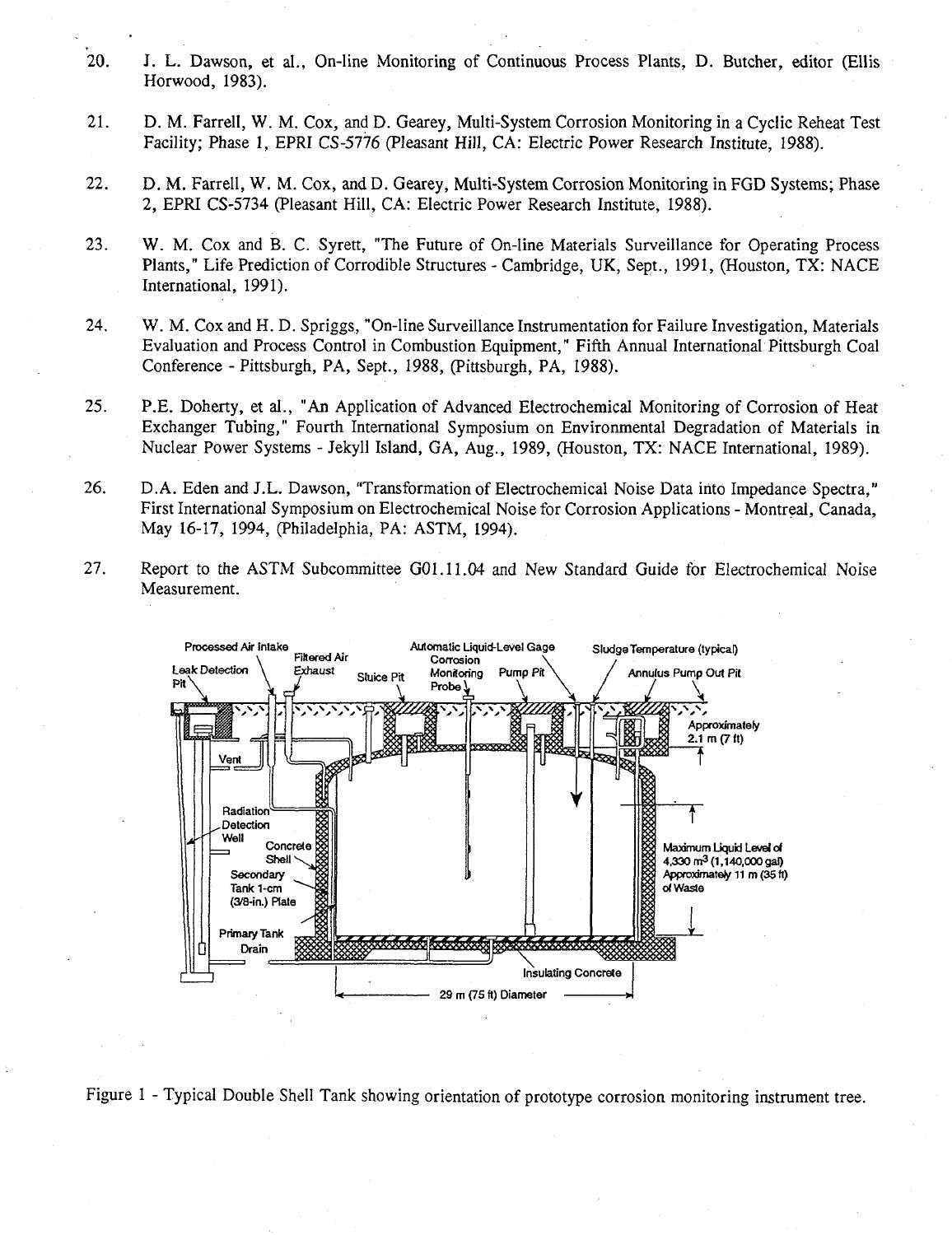

Figure 2 - Overall view of instrument tree assembly.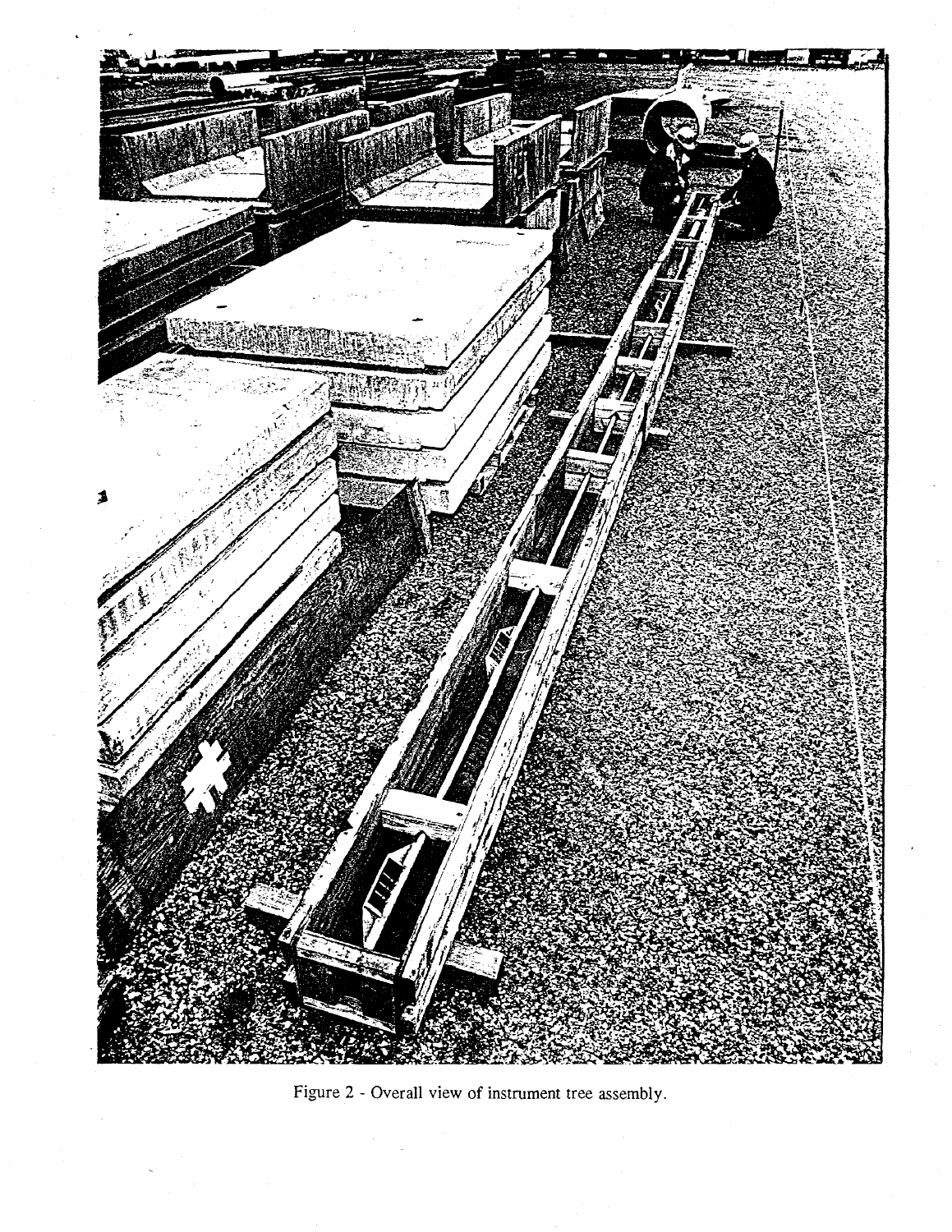

Figure 3 - Electrode array showing position of electrodes, glass-to-metal seals, gaskets, and electrode shield.